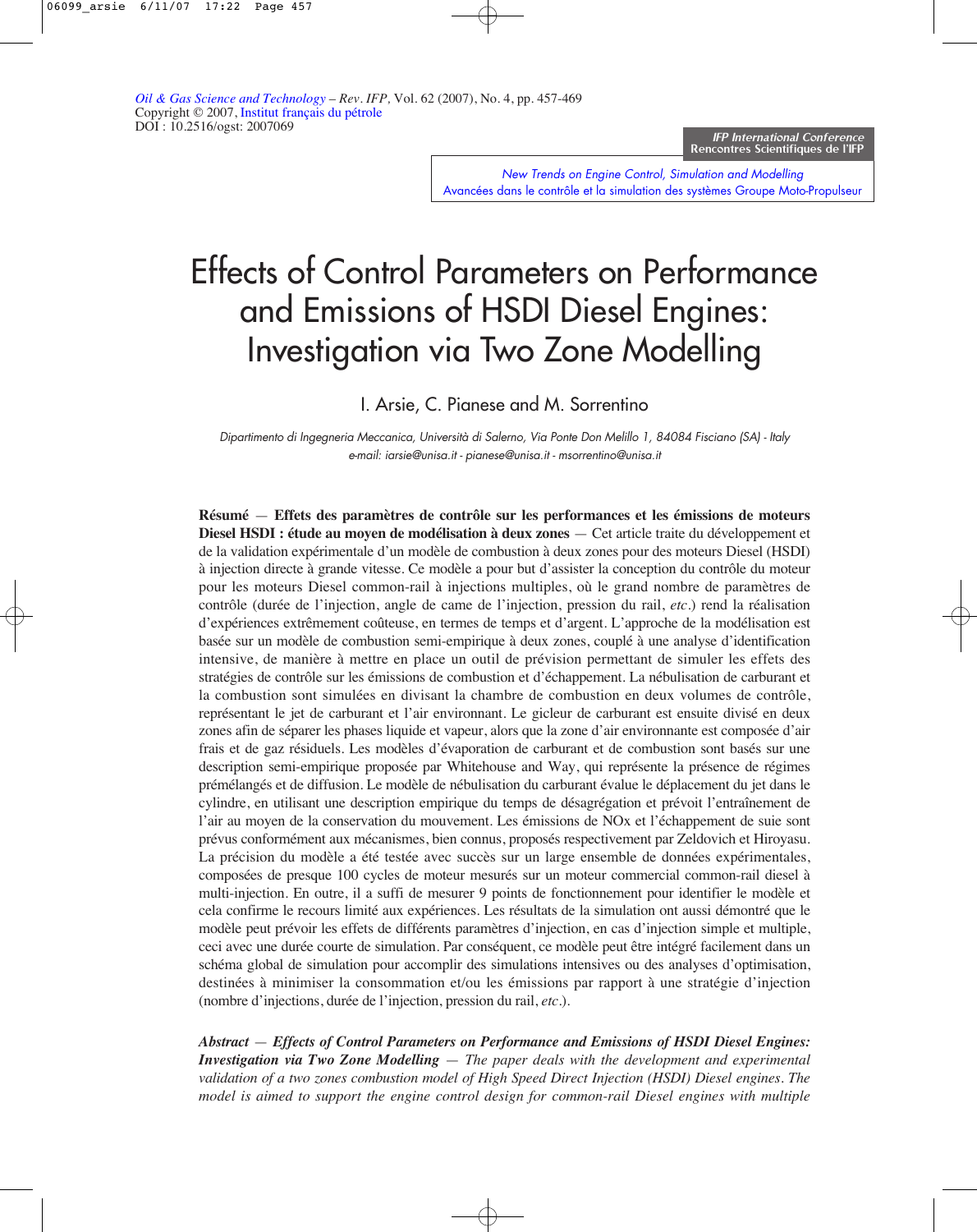*injections, where the large number of control parameters (i.e. injection timing, injection dwell, rail pressure, etc.) makes the recourse to experiments extremely expensive, in terms of time and money. The modelling approach is based on a semi-empirical two-zone combustion model coupled with an intensive identification analysis, in order to implement a predictive tool for simulating the effects of control strategies on combustion and exhaust emissions. Fuel spray and combustion are simulated by dividing the combustion chamber into two control volumes, accounting for fuel jet and surrounding air. The fuel jet is further divided in two zones to separate liquid and vapour phases, while the surrounding air zone is composed of fresh air and residual gases. Fuel evaporation and combustion models are based on the semi-empirical formulation proposed by Whitehouse and Way, which accounts for the occurrence of premixed and diffusive regimes. The fuel spray model evaluates the spray motion into the cylinder, assuming an empirical formulation for the break time, and predicts the air entrainment by means of the conservation of momentum. NOx and soot exhaust emissions are predicted according to the well known mechanisms proposed by Zeldovich and Hiroyasu, respectively. Model accuracy has been successfully tested over a wide set of experimental data, composed of nearly 100 engine cycles measured on a commercial common rail multi-injection Diesel engine. Moreover, only 9 measured operating conditions were needed for model identification, thus confirming the limited recourse to experiments. Simulation results also evidenced that the model can predict the effects of different injection parameters, in case of single and multiple injection, in a short computational time. Therefore its implementation is suitable for the accomplishment of intensive simulations or optimization analyses, aimed to minimize consumption and/or emissions vs. injection strategy (number of injections, injection timing, rail pressure, etc.).*

# **INTRODUCTION**

After the introduction of common rail systems, the interest in Diesel engines for automotive application has dramatically grown. A strong increase in fuel economy and a remarkable reduction of emissions and combustion noise have been achieved, thanks to both optimized fuelling strategy and improved fuel injection technology. Namely, the improvement of injector time response, injection pressure and nozzle characteristics have made feasible the operation of multiple injections (up to five or more) and have enhanced the fuel atomization. Altogether these benefits make the combustion cleaner and more efficient, thus reducing both particulate emissions and fuel consumption. Furthermore, the presence of early pilot and pre injection may enable the occurrence of a homogeneous combustion with a reduction of noise and main combustion temperature and with a decrease of NOx emissions.

Despite the technological improvements of fuel injection systems, the methodologies used for Diesel engine control have not yet reached the same maturity as those adopted for SI engine. Nowadays the design of SI engine control is supported by complex computational architectures (*i*.*e*. Hardware-In-the-Loop, optimization, virtual reality system, Rapid Prototyping) where the main features are compliant with the opposite requisites of high accuracy and limited computational demand. In the field of electronic control for Diesel engines, it is likely to expect the implementation of methodologies derived from the SI engine in order to gain all the potential benefits of the Common-Rail system. Massive use of advanced mathematical models to simulate powertrain and system components (mechanical and electronic devices) is needed to speed up the design and optimization of engine control strategies. This problem is particularly felt in presence of a large number of control parameters (*i*.*e*. injection timing, rail pressure, injection dwell, *etc*.), as it is the case of multi-jet DI engines, where the exclusive recourse to the experiments would be extremely expensive in terms of money and time.

On the other hand, the complexity of Diesel engine combustion, which is governed by the turbulent fuel-air-mixing, causes an unresolved trade-off between computational time and accuracy. Single zone models based on empirical heat release laws (Barba *et al*., 2000; Arsie *et al*., 2004), largely used to simulate SI engine performance and emissions are inadequate to simulate the heterogeneous character of Diesel combustion, especially for pollutants prediction, unless a wide identification analysis is performed. In order to achieve suitable accuracy, most of the studies in the field of Diesel Engine modelling have been addressed to the basic phenomena involved into fuel injection/evaporation, air entrainment, combustion and emission formation (mainly soot). Many advanced models are available in the literature, based on the complete description of multidimensional, turbulent, multiphase flow field inside the cylinder (Patterson *et al*., 1994; Corcione *et al*., 1993; Shrivastava *et al*., 2002; Bella *et al*., 2002). Despite their accuracy, these models present a large computational demand and are indeed oriented to engine design (combustion chamber shaping, fuel jet / air interaction, swirl) rather than to control design application.

As experienced for the SI engine control design, the implementation of fast and flexible models of reduced order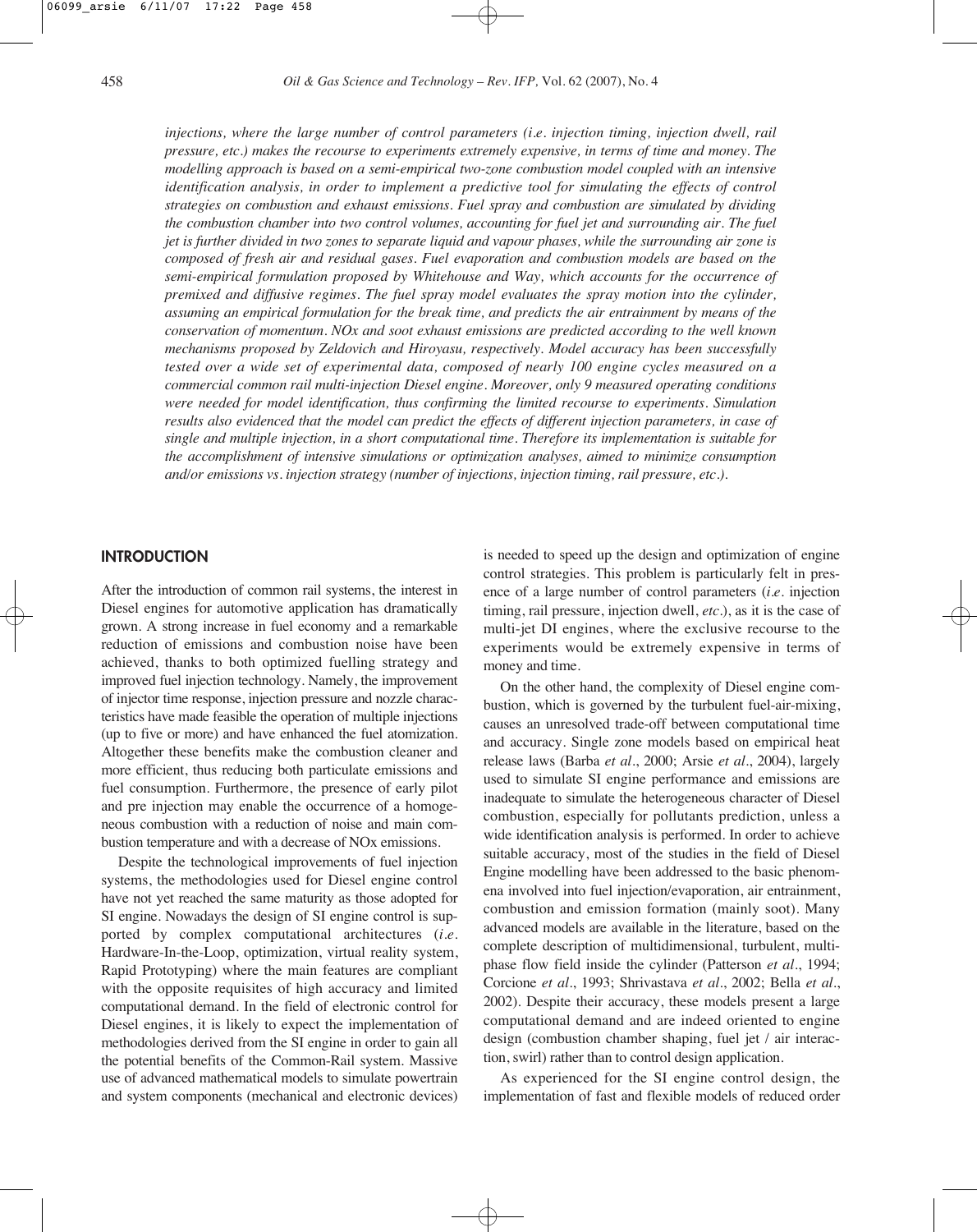is required. The proper solution can be found in a modular approach from single zone toward more physical multi-zone models. These models are coupled with algebraic models (*i*.*e*. regressions) identified over a set of experimental data, whose extension is a key factor in the balance between computational effort and accuracy. In order to meet the requirements for engine control design, phenomenological two-zone or multi-zone models have been proposed in literature. Such models are accurate enough to predict fuel evaporation, air entrainment, fuel-air distribution and thermal stratification with a reasonable computational demand (Kouremenos *et al*., 1997; Arsie *et al*., 2006). Particularly, the recourse to twozone models, coupled with a detailed identification analysis of the main model parameters, makes it possible to have a predictive tool for simulating, with a reduced computational burden, the effects of control injection variables on combustion process and exhaust emissions formation (Rakopoulos *et al*., 2003; Arsie *et al*., 2005).

# 1 MODEL STRUCTURE

The model structure is composed of a main thermodynamic model, which is based on the conservation of energy and volume (Assanis and Heywood, 1986; Hiroyasu and Kadota, 1983; Bi *et al*., 1999). The model assumes the combustion chamber divided into several zones and simulates the thermodynamic properties in each of them. During the compression stroke, only one homogeneous zone containing the air and the residual gas (air zone, *a*) is considered, as shown in Figure 1. When the injection takes place, the fuel jet forms a number of sprays, depending on the number of injection nozzle holes: for each of them a zone of liquid fuel (liquid zone, *l*) and a zone containing an homogeneous mixture of fuel and entrained air (mixing zone, *m*) are considered. This process is repeated for each injection and results in the formation of two zones (*l* and *m*) for each spray, plus the surrounding zone containing air and residual gas (*a*). The injected fuel travels into the cylinder at constant speed as a liquid column, until the break-up time elapses. Then it is assumed that the fuel atomizes to fine droplets that travel into the combustion chamber decreasing their velocity and entraining the surrounding air (Hiroyasu and Masataka, 1990; Jung and Assanis, 2001). The spray development of the spray is simulated by a Fuel Spray sub-model, which predicts the spray penetration and velocity and the amount of air entrained into the spray at each time step. The calculations related to the air entrainment are based on momentum conservation. After the break-up time, due to the high surrounding gas temperature, the droplets evaporate and mix with the entrained air.

The Fuel Evaporation sub-model is based on the partial pressure of oxygen and evaluates the overall evaporated mass for each spray at each time step, while neglecting the effect of fuel distribution. Combustion is assumed to start individu-





ally in each spray. The burning rate is initially given by an Arrhenius correlation, until it reaches the rate of fuel preparation; then, the burning rate is assumed to be equal to the preparation rate until the end of combustion (Rakopoulos *et al*., 2003; Ramos 1989).

#### 1.1 Thermodynamic Model

The thermodynamic sub-model is based on the energy conservation for an open system applied to each zone (Assanis and Heywood, 1986; Hiroyasu and Kadota, 1983; Bi *et al*., 1999) and on the volume conservation of the total combustion chamber, as expressed by the two following equations:

$$
\dot{E}_i = \dot{Q}_{w,i} - \dot{W}_i + \sum_{j, i \neq j} \dot{m}_{i,j} \cdot h_{i,j}
$$
\n
$$
\forall i = a, m \quad \forall j = a, l, m
$$
\n(1)

$$
V_{cyl} = V_a + \sum_{i} \sum_{j} V_{i,j}
$$
  

$$
\forall i = a, l, m \quad \forall j = 1...n_{nh}
$$
 (2)

where  $\vec{E}_i$  is the rate of change of internal energy in the *i*-th zone,  $\dot{Q}_{w,i}$  is the total heat transfer rate to the *i*-th zone,  $\dot{W}_i$  is the work transfer rate out of the *i*-th zone,  $\dot{m}_{i,j}$  is the net mass flow rate leaving the *j*-th zone and entering the *i*-th zone,  $h_{i,j}$ is the specific enthalpy of the mass  $m_{i,j}$ ,  $V_{cyl}$  is the instantaneous cylinder volume and  $V_{i,j}$  is the instantaneous volume of the *i*-th zone. The subscripts *a*, *l* and *m* refer to air, liquid fuel and mixing zone, respectively, while  $n_{nh}$  is the number of the injector nozzle holes.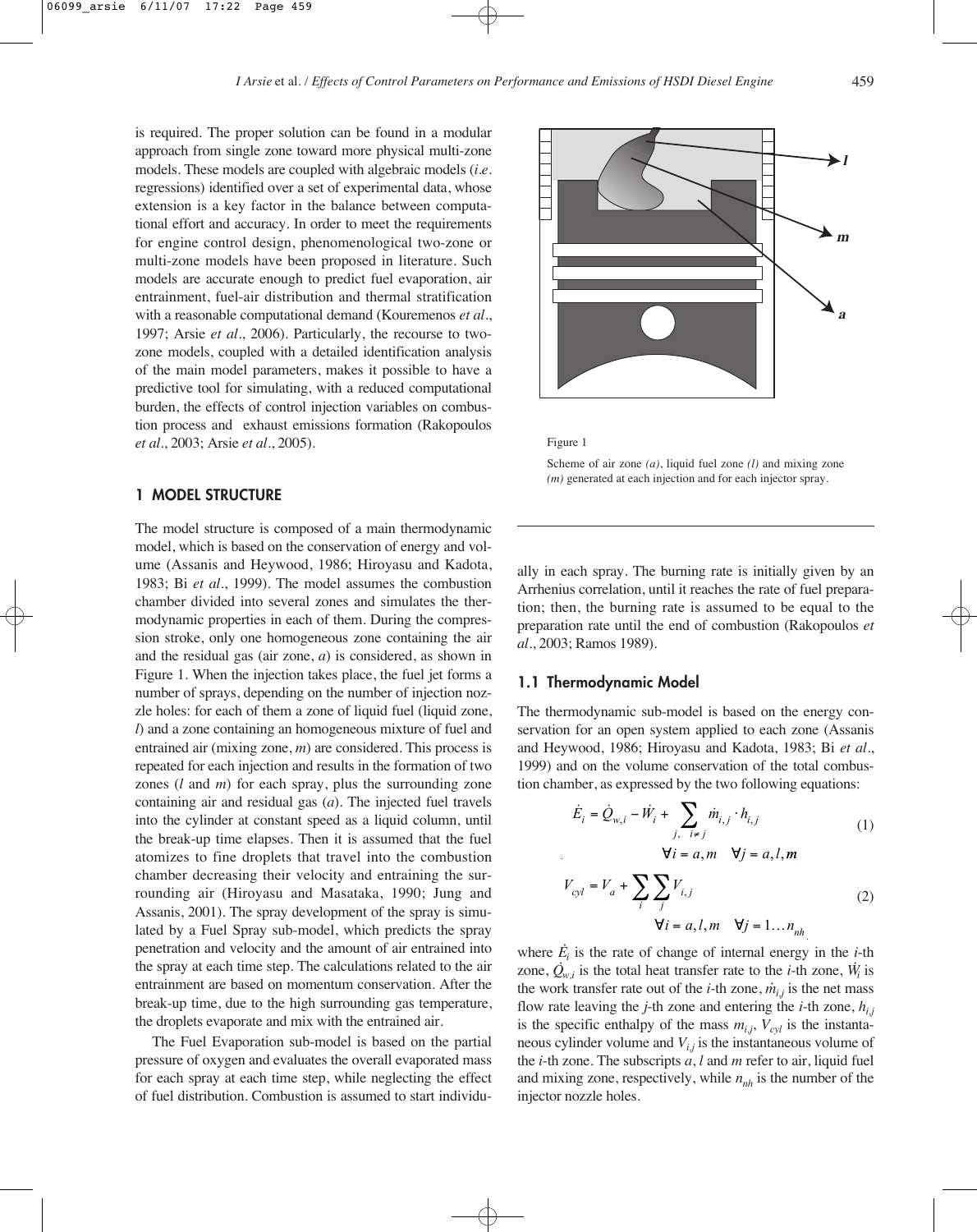The model has been developed by assuming the following hypotheses:

- Uniform pressure into the combustion chamber at each time step.
- Mixture of ideal gas in each zone, with thermodynamic properties depending on temperature, pressure and air-fuel ratio.
- Chemical equilibrium concentration in each zone.
- Only convective heat transfer for the air zone.
- Convective and radiative heat transfer for the spray zones. No heat transfer between the zones.
- Differentiating Equations 1 and 2 with respect to time leads to integrate the rate of change of pressure  $(\vec{p})$  and temperature  $(\dot{T}_m)$  for the mixing zone of each spray (Arsie *et al*., 2005).

The thermodynamic gas properties for the mixture of air, fuel and residual gas fraction and for the mixture of burned gases at equilibrium have been computed as function of pressure, temperature and equivalence ratio from the routines proposed by Ferguson (1986).

The convective heat transfer between the air zone and the cylinder wall is estimated by using Woschni's empirical model (Ramos, 1989). The heat transfer rate to the mixing zone is expressed as:

$$
\dot{Q}_w = \dot{Q}_{w,r} + \dot{Q}_{w,c} \tag{3}
$$

where  $\dot{Q}_{w,r}$  and  $\dot{Q}_{w,c}$  are the radiative and convective heat losses from the mixing zone to the wall, evaluated by using the formula of Annand (Ramos, 1989; Heywood 1988) and Woschni's empirical model (Ramos, 1989).

For the mixing zone, the rate of change of the fuel-air equivalence ratio is evaluated as:

$$
\dot{\phi} = \alpha_{st} \left( \frac{\dot{m}_{f,b}}{m_{a,e}} - m_{f,b} \frac{\dot{m}_{a,e}}{m_{a,e}} \right)
$$
(4)

where  $\alpha_{st}$  is the stoichiometric air-fuel ratio,  $m_{a,e}$  is the mass of entrained air, computed by the fuel spray model, and  $m_{fb}$ is the mass of burned fuel estimated by the semi-empirical combustion model.

#### 1.2 Fuel Spray

The fuel spray submodel describes the fuel motion into the cylinder and the air entrainment. The model does not predict the injection delay  $(t_{\text{inj},d})$ , which is the time it takes from the ECU injection command and the effective injector opening (Bella *et al*., 2002), which is considered as a model parameter. After the injection, the fuel motion can be assumed as a liquid column travelling at a constant speed until the breakup time elapses. After the break-up time, the liquid column atomizes to fine droplets entraining the surrounding air and forming the spray. The fuel velocity at the nozzle hole is given by:

$$
U_{bb} = U_0 = C_D \cdot \sqrt{\frac{2 \cdot \Delta p}{\rho_l}}
$$
 (5)

where  $\Delta p$  is the pressure drop through the nozzle hole,  $\rho_l$  is the liquid fuel density and  $C<sub>D</sub>$  is the discharge coefficient of the injector nozzle, whose identification will be discussed in the next session.

The break-up time and the velocity after the break-up are computed by the following empirical equations (Hiroyasu and Masataka, 1990; Jung and Assanis, 2001):

$$
t_b = 4.351 \frac{\rho_l \cdot d_n}{C_D^2 \cdot \sqrt{\rho_a \cdot \Delta p}}
$$
 (6)

$$
U_{ab} = \frac{2.95}{2} \cdot \left(\frac{\Delta p}{\rho_a}\right)^{0.25} \cdot \sqrt{\frac{d_n}{t}}\tag{7}
$$

where  $d_n$  is the nozzle hole diameter,  $\rho_a$  is the air zone density and *t* is the elapsed time since the start of injection.

The prediction of the entrained air is based on the conservation of momentum, assuming that the sum of the momentum of the mixing and liquid zone is equal to the fuel flow momentum at the nozzle exit:

$$
\int_{0}^{t} \frac{dm_{f, inj}}{dt} dt \cdot U_{o} = \left(\int_{0}^{t} \frac{dm_{f, inj}}{dt} dt + m_{a, e}(t)\right) \cdot U_{ab}(t) \tag{8}
$$

where  $m_{f,ini}$  is the mass of injected fuel.

Rearranging and differentiating Equation 8 *vs*. time, the air entrainment rate at time *t* can be obtained as:

$$
\dot{m}_{a,e}(t) = -\frac{\int_{0}^{t} \frac{dm_{f, inj}}{dt} dt \cdot U_{o}}{(U_{ab}(t))^{2}} \cdot \dot{U}_{ab}(t)
$$
(9)

The simulation of spray velocity *vs*. crank angle at different rail pressure is shown in Figure 2. The figure evidences that the larger is the rail pressure, the greater is the velocity of the spray; moreover, the higher velocity gradient observable at higher pressure enhances the air entrainment and the fuel-air mixing, with a reduction of combustion time delay.

#### 1.3 Evaporation and Combustion

Fuel evaporation and combustion processes are described making use of the semi-empirical model proposed by Whitehouse and Way (see Rakopoulos *et al*., 2003; Ramos, 1989). According with this modelling approach, the details of fuel atomization and vaporization are neglected and only a fuel preparation rate is considered. The fuel is assumed to be prepared after its atomization, evaporation and micromixing with entrained air. At a fixed time, the prepared fuel depends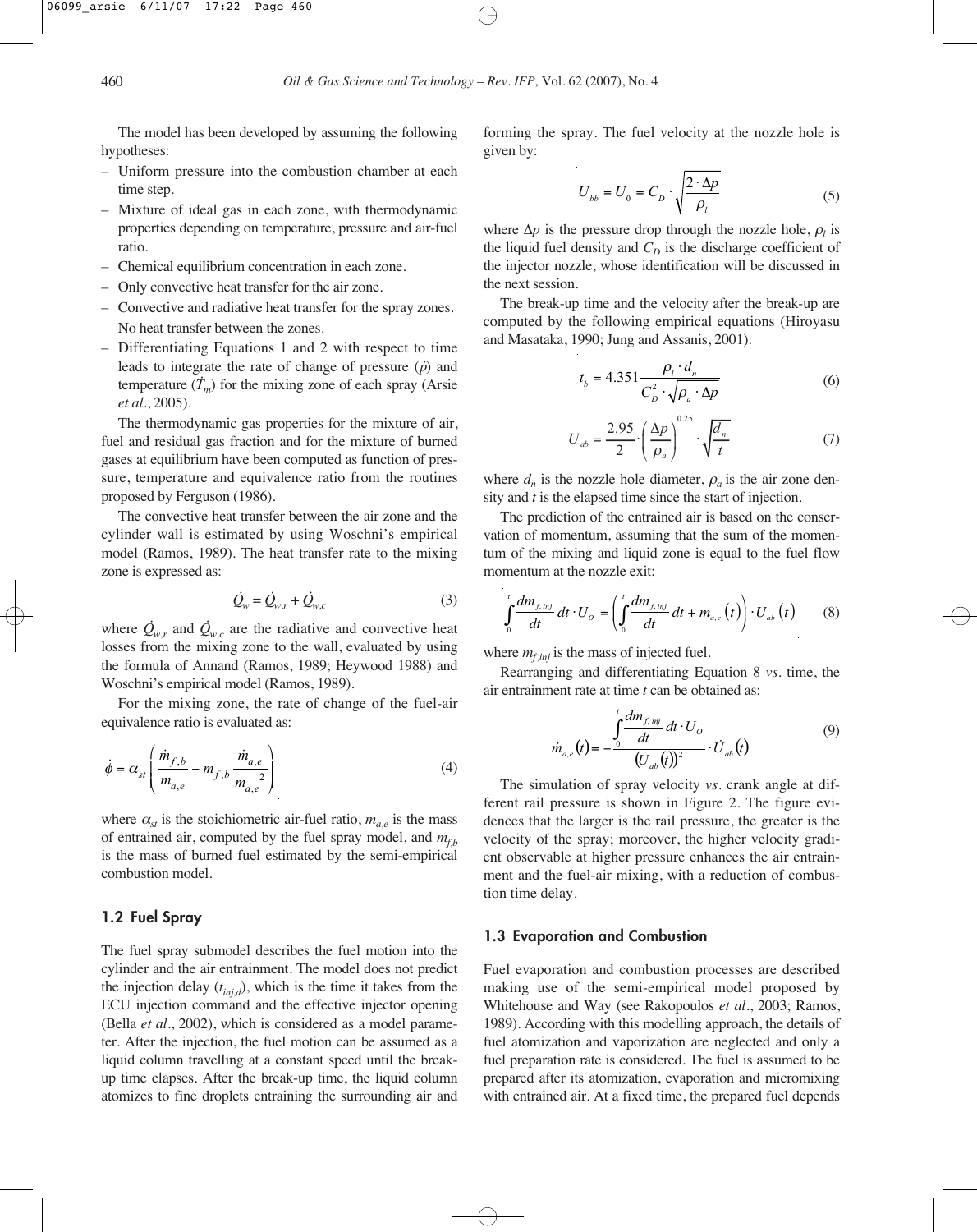





Simulated spray velocity *vs.* crank angle at different rail pressure for the test case 2.

on the amount of injected fuel until the current time, on the entrained air (through the partial oxygen pressure) and on the amount of fuel which has been injected but not prepared yet, according with the following equation:

$$
\dot{m}_{f,p}(\theta) = C_1 \left( \int_0^{\theta} \frac{dm_{f,inj}}{d\theta} d\theta \right)^{1/3} \cdot \left( p_{O_2}(\theta) \right)^{0.4} \cdot \left( \int_0^{\theta} \frac{dm_{f,inj}}{d\theta} d\theta - \int_0^{\theta} \frac{dm_{f,p}}{d\theta} d\theta \right)^{2/3}
$$
\n(10)

where  $\theta$  is the crank angle,  $p_{\text{O}_2}$  is the oxygen partial pressure and  $C_1$  is a constant assumed equal to 0.035 (bar<sup>-0.4</sup>/deg) (Rakopoulos *et al*., 2003).

It is assumed that in the early stages of combustion, the fuel burning rate is controlled by the chemical kinetics and is evaluated as:

$$
\dot{m}_{f,b}(\theta) = \frac{C_2 \cdot p_{\mathcal{O}_2}(\theta)}{N' \cdot \sqrt{T_{mean}(\theta)}} e^{\left(-\frac{T_d}{T_{mean}(\theta)}\right)}.
$$
\n
$$
\int_0^{\theta} \left(\frac{dm_{f,p}}{d\theta} - \frac{dm_{f,b}}{d\theta}\right) d\theta
$$
\n(11)

$$
T_{mean}(\theta) = \frac{T_a(\theta) \cdot m_a(\theta) + \sum_{i=1}^{n_{sh}} T_{m,i}(\theta) \cdot m_{m,i}(\theta)}{m_a(\theta) + \sum_{i=1}^{n_{sh}} m_{m,i}(\theta)}
$$
(12)

where *N'* (rad s<sup>-1</sup>) is the engine speed.  $C_2$  and  $T_a$  are constants here assumed equal to  $1.2 \times 10^{10}$  (K<sup>0.5</sup>/(bar·deg)) and 16500 K, respectively (Rakopoulos *et al*., 2003).

According to Equation 12, in the early stages of combustion the preparation rate is greater than the burning rate, with an accumulation of prepared fuel, resulting in a premixed combustion process. As the combustion proceeds, the burning rate dramatically increases until the accumulated prepared fuel is exhausted. From this stage on, preparation and burning rates keep equal until the end of combustion, resulting in a mixing controlled combustion process, as shown in Figure 3.

### 1.4 Model Parameters Identification

A wide identification analysis has been performed in order to evaluate the only model parameter, corresponding to the injector discharge coefficient  $C_D$  *(Equation 6)*. A further identification analysis has been accomplished to evaluate the injection nozzle delay  $t_{inj,d}$  to the opening command of ECU, which is a characteristic parameter of the injection system. The identification has been carried out by a least square technique via a comparison between predicted and experimental pressure cycles, measured at Élasis laboratories on a commercial FIAT four cylinders, 1.9 liters, Multi-Jet Common Rail Diesel Engine. The identification data set was composed of 9 pressure cycles measured at different engine operations, as it is shown in Table 1. It is worth to note that the identification set is composed of operating conditions with the main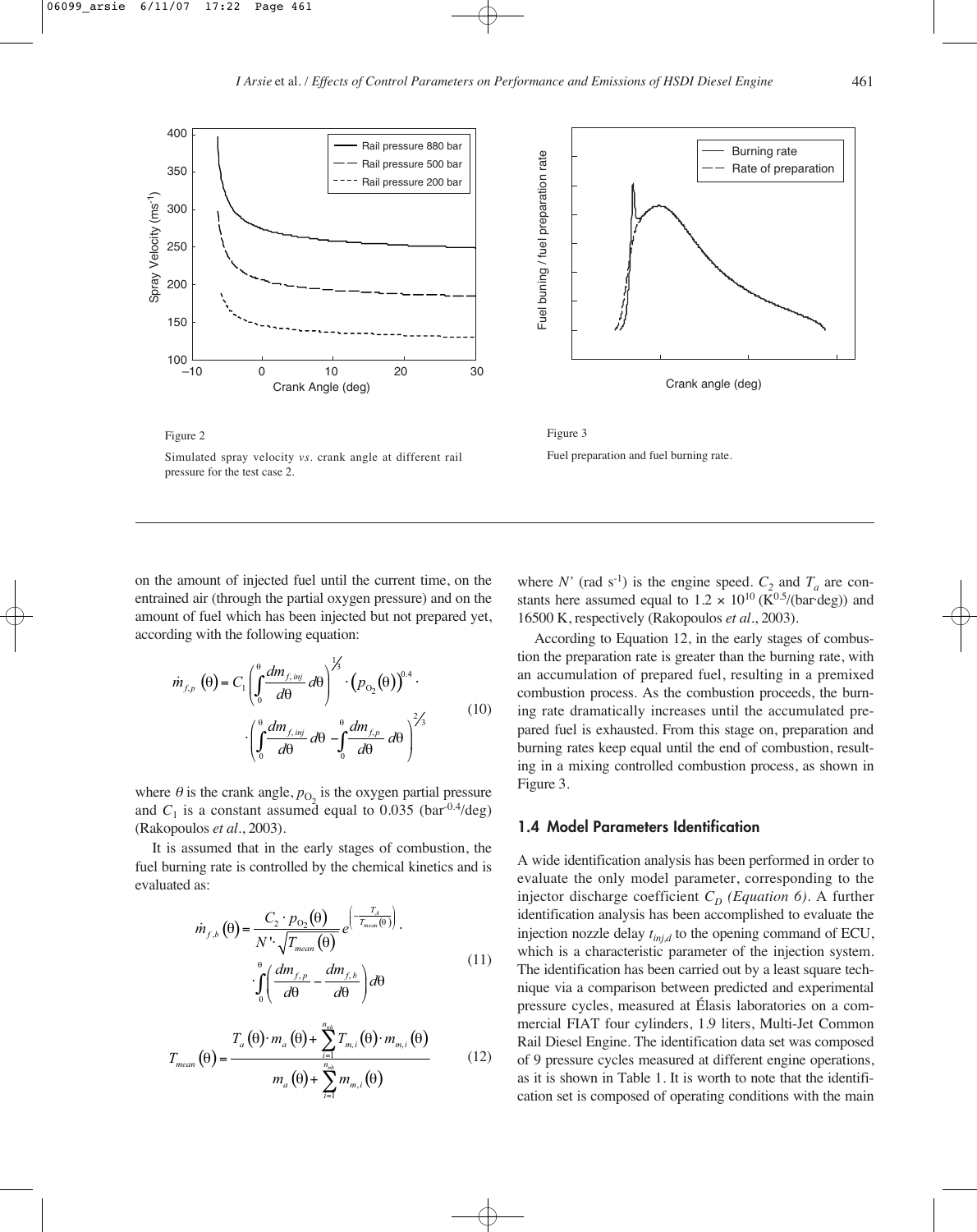injection only; therefore a single value of CD and  $t_{\text{ind}}$  has been detected for each of the 9 engine operations. The choice of operating points with the main injection only can be explained considering that in case of multiple injections, it is difficult to correlate the effects of each single injection (pilot, pre and main) to the pressure trace; therefore it would be arduous to detect univocally the optimal value of the parameters for every engine operating condition. The table also evidences that the identification set does not include engine operation at low-medium engine speed, which are characterized by having multiple injections.

Moreover, since the aim of the work is to ensure a predictive model in a wide engine operating range (speed and load) and for various injection parameters (nr. of injections, injection timing, rail pressure *etc*.), the identification analysis was addressed to find out mathematical correlations between the parameters  $C_D$  and  $t_{ini,d}$  and the engine operating conditions.

TABLE 1 Engine operating conditions for the identification data set

| No.            | Engine<br>Speed (rpm) | Mean effective<br>pressure (bar) | Number<br>of injection |
|----------------|-----------------------|----------------------------------|------------------------|
| 1              | 4500                  | 0.5                              | 1                      |
| 2              | 4500                  | 3                                |                        |
| 3              | 4500                  | 5                                | 1                      |
| $\overline{4}$ | 4500                  | 9                                |                        |
| 5              | 4500                  | 12                               |                        |
| 6              | 4000                  | 11                               |                        |
| 7              | 4000                  | 16                               |                        |
| 8              | 3500                  | 9                                |                        |
| 9              | 3500                  | 12                               |                        |

As a result of correlation analyses, the best compromise between accuracy and generalization has been obtained using the following relationships for the two parameter  $C_D$  and  $t_{\text{ind}}$ expressed as function of volume of injected fuel (qfuel) and engine speed (N):

$$
C_{D} = a_{1} - a_{2} \cdot (q_{\text{fuel}} \cdot N) \quad \text{if } q_{\text{fuel}} \cdot N \ge \frac{1 - a_{1}}{a_{2}}
$$

$$
C_{D} = 1 \quad \text{if } q_{\text{fuel}} \cdot N < \frac{1 - a_{1}}{a_{2}}
$$
(13)

$$
t_{inj,d}[\text{ms}] = b_1 - b_2 \cdot (q_{fuel} \cdot N)
$$
 (14)

with  $a_1 = 1.1774$ ,  $a_2 = 3.95 \times 10^{-6}$  mm<sup>-3</sup> rpm<sup>-1</sup>,  $b_1 = 0.64$  ms,  $b_2 = 1.33 \times 10^{-6}$  ms mm<sup>-3</sup> rpm<sup>-1</sup>. It is worth to note that the proposed relationships can be used to evaluate the parameters  $C_D$  and for  $t_{\text{inj,d}}$  every kind of injection: pilot, pre and main.

### 1.5 NO Model

NOx emissions from Diesel engines are mainly due to the thermal NO formation for dilute (lean mixture and egr) operation, while the contribution from prompt NO and NO<sub>2</sub> can be neglected (Heywood, 1988). The thermal NO formation process is modelled making use of the well known extended Zeldovich mechanism applied to the mixing zone, which considers three reactions with seven species as main responsible for NO production (see Heywood, 1988; Ramos, 1989):

More detailed models have been proposed, as the super extended Zeldovich mechanism by Miller *et al*. (1998), which accounts for 13 species and up to 67 reactions and can led to a significant improvement of model accuracy. On the other hand this approach could thwart the benefits of phenomenological models because of its higher computational complexity.

According with the well known assumptions on steady state nitrogen formation and equilibrium concentration for the reactants (Heywood, 1988), the Zeldovich mechanism holds the following rate of variation for the NO concentration (Arsie *et al*., 1998):

$$
\frac{1}{V_b} \frac{dn_{\text{NO}}}{dt} = \frac{2R_1 \left\{ 1 - \left(\frac{[\text{NO}]}{[\text{NO}]_{eq}}\right)^2 \right\}}{1 + \left(\frac{[\text{NO}]}{[\text{NO}]_{eq}}\right) \frac{R_1}{R_{2+} + R_3}}
$$
(15)

where  $n_{\text{NO}}$  is the number of NO moles in the burned gas volume  $V_b$ , while  $R_1, R_2$  and  $R_3$  are computed as follows:

$$
R_1 = k_1^+ [O]_e [N_2]_e \qquad k_1^+ = 7.6 \cdot 10^{13} \cdot \exp\left(\frac{-38000}{T}\right)
$$
  
\n
$$
R_2 = k_2^- [NO]_e [O]_e \qquad k_2^- = 1.5 \cdot 10^9 \cdot \exp\left(\frac{-19500}{T}\right)
$$
  
\n
$$
R_3 = k_3^- [NO]_e [H]_e \qquad k_3^- = 2 \cdot 10^{14} \cdot \exp\left(\frac{-23650}{T}\right)
$$

The temperature *T* is in Kelvin, the concentrations are in mol/cm<sup>3</sup> and the subscript *e* denotes chemical equilibrium.

The indicated reaction rate constants  $k_1$ ,  $k_2$  and  $k_3$  are the most frequently used in the literature (Heywood, 1988; Ramos, 1989) and they could present some uncertainty depending on actual temperature and pressure. Several studies have been proposed in order to identify the optimal parameters at different engine operation. Among the others, Miller *et al*. (1998) proposed a correction factor for the constant  $k_1$  as function of the instantaneous in-cylinder pressure; at high engine load and pressure, the reaction rate is reduced up to 80% of the original value, with a significant reduction of the NO prediction. The authors themselves have proposed an identification method based on a decomposition approach for estimating the optimal parameters as function of the engine operating conditions, with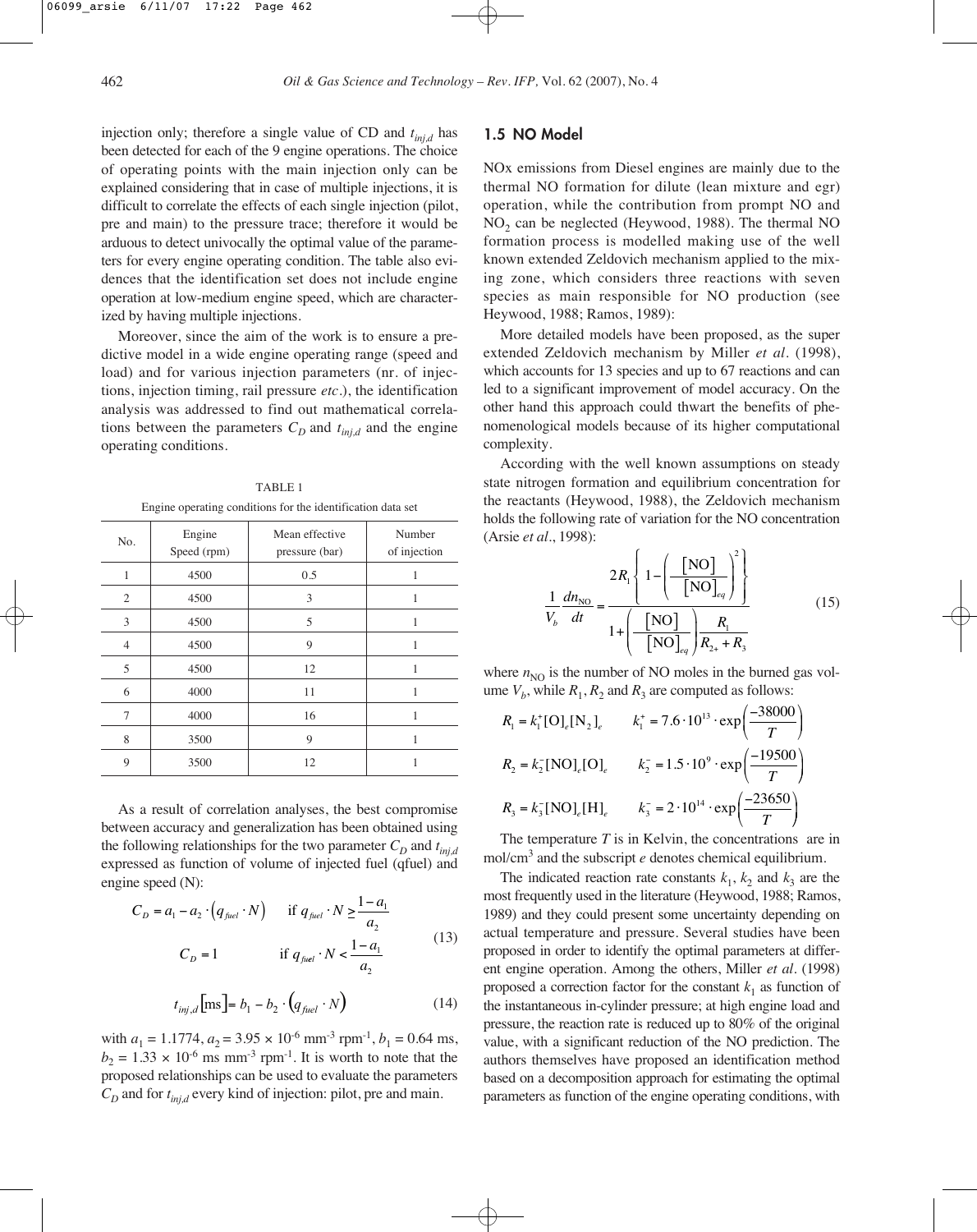a significant improvement of model accuracy on a wide set of reference data (Arsie *et al*., 1998).

# 1.6 SOOT Model

The mechanism of particulate formation is one of the most critical task in Diesel engine modelling. The basic phenomena which characterize the formation, the growth and the oxidation of the soot particles are not completely clear yet. The attempts performed for estimating soot emissions have led to the development of a wide variety of models ranging from phenomenological to empirical (black-box). The more detailed phenomenological models describe the soot formation downstream the fuel jet and in the burned region, estimating the soot mass fraction and the number density of particles; the soot particles are then oxidized in the burned gas region following a surface oxidation mechanism due to oxygen and minor oxidation agents (*i*.*e*. radicals) (Li and Wallace, 1995).

The most widely adopted modelling approach is the one originally proposed by Hiroyasu, which describes the soot formation and oxidation processes as kinetically controlled by two Arrhenius equations (Hiroyasu and Kadota, 1983). Thus the net soot mass rate is given by the difference between the mass formation rate and the mass oxidation rate:

$$
\frac{dm_s}{dt} = \frac{dm_{sf}}{dt} - \frac{dm_{so}}{dt} \tag{16}
$$

The mass formation rate  $m_{sf}$  and the mass oxidation rate *mso* are estimated as:

$$
\frac{dm_{sf}}{dt} = A_f m_{fv} P^{0.5} \exp\left(-E_f / RT\right) \tag{17}
$$

$$
\frac{dm_{so}}{dt} = A_o m_s Y_{O_2} P^{1.8} \exp(-E_o / RT)
$$
 (18)

where  $m_{f\nu}$  and  $m_s$  are the mass of fuel vapour and the net mass of soot, respectively,  $P$  is the in-cylinder pressure,  $Y_{O_2}$ is the oxygen molar fraction, *T* is the temperature. The preexponential coefficients  $A_f$  and  $A_o$  are model parameters to be identified in order to fit the experimental measurements; the activation energies  $E_f$  and  $E_o$  are assumed equal to 12500 cal/mol and 14000 cal/mol, as suggested by Hiroyasu and Kadota (1983).

The model given by Equations 16-18 has been widely implemented in the framework of multi-zone combustion models (Beatrice *et al*., 1992; Patterson *et al*., 1994); the soot and oxidation kinetic equations are solved independently for each zone, which is characterized by uniform pressure, temperature and chemical composition. The total soot emissions are then estimated considering the contributions of all the zones. A different approach was proposed by Bayer and Foster (2003), which developed a detailed spray model and solved the soot formation and oxidation *(Equations 17, 18)* for the whole region bounded by the fuel diffusion flame. This assumption is based on the hypothesis that the soot formation is mainly due to the fuel pyrolysis in the rich core which is characterized by uniform temperature and composition.

# 2 RESULTS

The present section is devoted to analyze the simulation results, achieved for different injection timings and engine operations. This approach allows investigating the generalization features of the model to prove the feasibility of its implementation in computational tools aimed at control strategies design. Furthermore, model accuracy is tested by means of a comparison with a wide experimental data set, which does not include the operating conditions used for the parameters identification.

Figure 4 through Figure 7 show the effects of pre-injection on in-cylinder temperature, fuel burning rate, and pressure for the test cases summarized in Table 2. Figure 4 shows the mixing zone temperature *vs*. crank angle, evidencing that a slight increase of maximum temperature (*i*.*e*. 100 K) is achieved in case of only main injection (case 2). On the other hand, in presence of pre and main injections (case 1), the maximum temperature is lower along the engine cycle and a thermal stratification occurs among the mixing zones formed by pre and main injections. The reduction of maximum temperature, achieved in test case 1, is due to the reduced mass of fuel of the main injection, though the total amount of injected fuel is the same in the two cases (see *Table 2*). This result is confirmed by the burned fuel time history of the main injection, shown in Figure 5 for the two cases, which also evidences that the burned fuel rate is lower when the pre-injection occurs. This behaviour can be explained considering that in case of pre- and main- injections (case 1), when the main injection takes place, in-cylinder pressure and temperature are higher than in case of only main injection (case 1); thus, the ignition time delay is shorter and a reduced amount of prepared fuel is stored before start of combustion. Under these conditions, the premixed combustion, which is characterized by a greater heat release rate, involves only a limited amount of prepared fuel. Figure 6 shows the in-cylinder pressure *vs*. the crank angle, with a very slight increase of pressure peak in case of pre-injection and almost the same IMEP in the two cases. On the other hand, due to temperature reduction *(Fig. 4)*, the occurrence of pre-injection significantly influences the NO formation, as evidenced in Figure 7, where the in-cylinder NO volumes are plotted *vs*. the crank angle; the figure exhibits that lower in-cylinder temperatures result in a dramatic reduction of NO formation rate due to the non linear effect of temperature on kinetic mechanisms.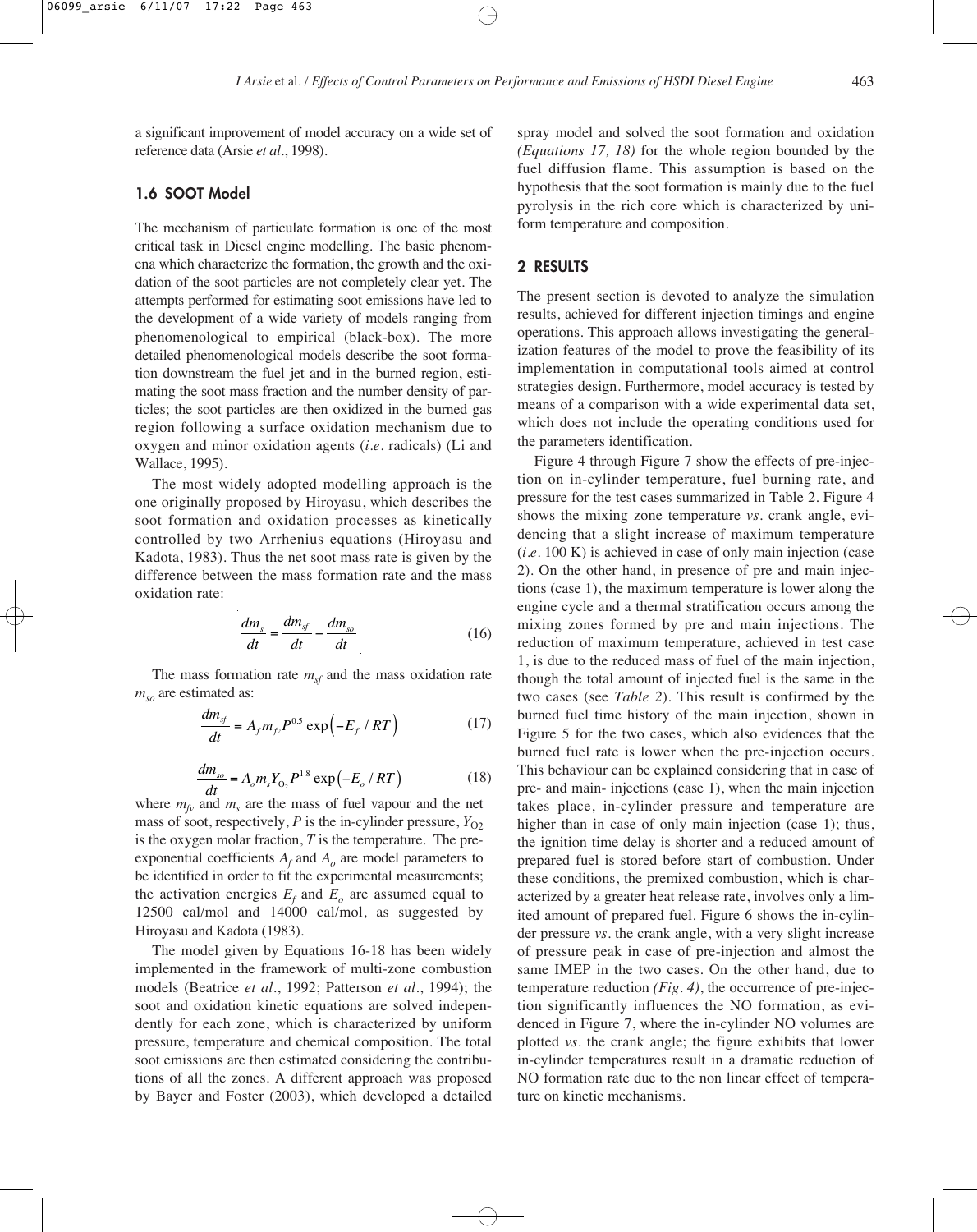TABLE 2

Injection parameters for the test cases 1 and 2

|        | Main Injection                       |                                           | Pre Injection                    |                                           |
|--------|--------------------------------------|-------------------------------------------|----------------------------------|-------------------------------------------|
|        | Injected<br>Fuel<br>$\text{ (mm}^3)$ | Injection<br>Advance<br>$(^{\circ}B TDC)$ | Injected<br>Fuel<br>$\text{m}^3$ | Injection<br>Advance<br>$(^{\circ}B TDC)$ |
| Case 1 | 14.67                                |                                           | 3                                | 20                                        |
| Case 2 | 17.67                                |                                           |                                  |                                           |



Figure 4 Simulated In-Cylinder Temperatures for test cases 1 and 2.



Figure 6 Simulated In-Cylinder Pressure for test cases 1 and 2.

The model accuracy has been evaluated via comparison between predicted and measured in-cylinder pressure, NO and Soot emissions in a wide engine operating range. The overall test data set was composed of 81 operating conditions measured with engine speed varying from 1000 to 4500 rpm, IMEP ranging from 0.5 bar to full load and in correspondence of single (main), double (pre + main) or multi injections (pilot + pre + main). The simulations have been carried out estimating the parameters  $C_D$  and  $t_{inj,d}$  from the multiple regressions described in Equations 26 and 27.



Figure 5

Simulated Burned Fuel for test cases 1 and 2.





Simulated NO formation for test cases 1 and 2.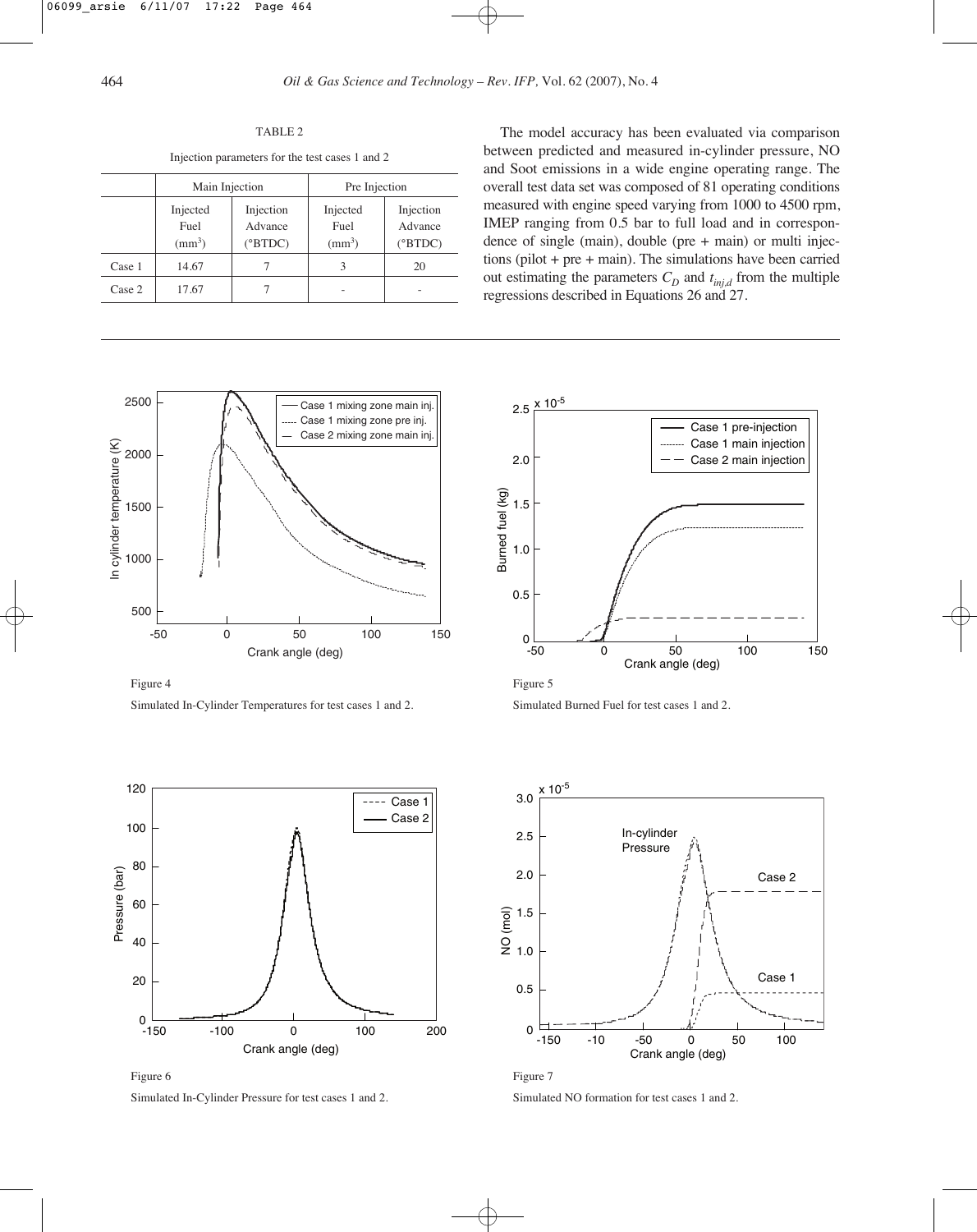Figure 8 through Figure 11 show the comparison between predicted and measured in-cylinder pressure traces for four engine operating conditions, with different engine speed and load and in case of single or multiple injections; in all cases the model exhibits a very good accuracy in predicting the engine cycle, even in the most critical conditions at low load and in case of multi-injection (*i*.*e*. *Fig. 8*). It is worth noting that all the figures refer to operating conditions not included in the identification set. Therefore the results confirm the good features of the regression models used to predict the parameters  $C_D$  and  $t_{ini,d}$ .

The model accuracy on the whole data set is shown in Figure 12 which shows the distribution of the mean squares relative error of the in-cylinder pressure (*MSE*), computed as:

$$
MSE = \sqrt{\frac{1}{\theta_{EVO} - \theta_{EVC}} \cdot \sum_{i=\theta_{IVC}}^{\theta_{EVO}} \left(\frac{p_{sim,i} - p_{meas,i}}{p_{meas,i}}\right)^2}
$$
(19)



#### Figure 9

Comparison between predicted and measured pressure cycle. Engine speed  $= 2000$  rpm, BMEP  $= 9.0$  bar - pre and main injections.









Figure 8

Comparison between predicted and measured pressure cycle. Engine speed =  $2000$  rpm, BMEP =  $2.0$  bar - pre and main injections.



Figure 10

Comparison between predicted and measured pressure cycle. Engine speed =  $2000$  rpm, BMEP =  $17.0$  bar - pilot, pre and main injections.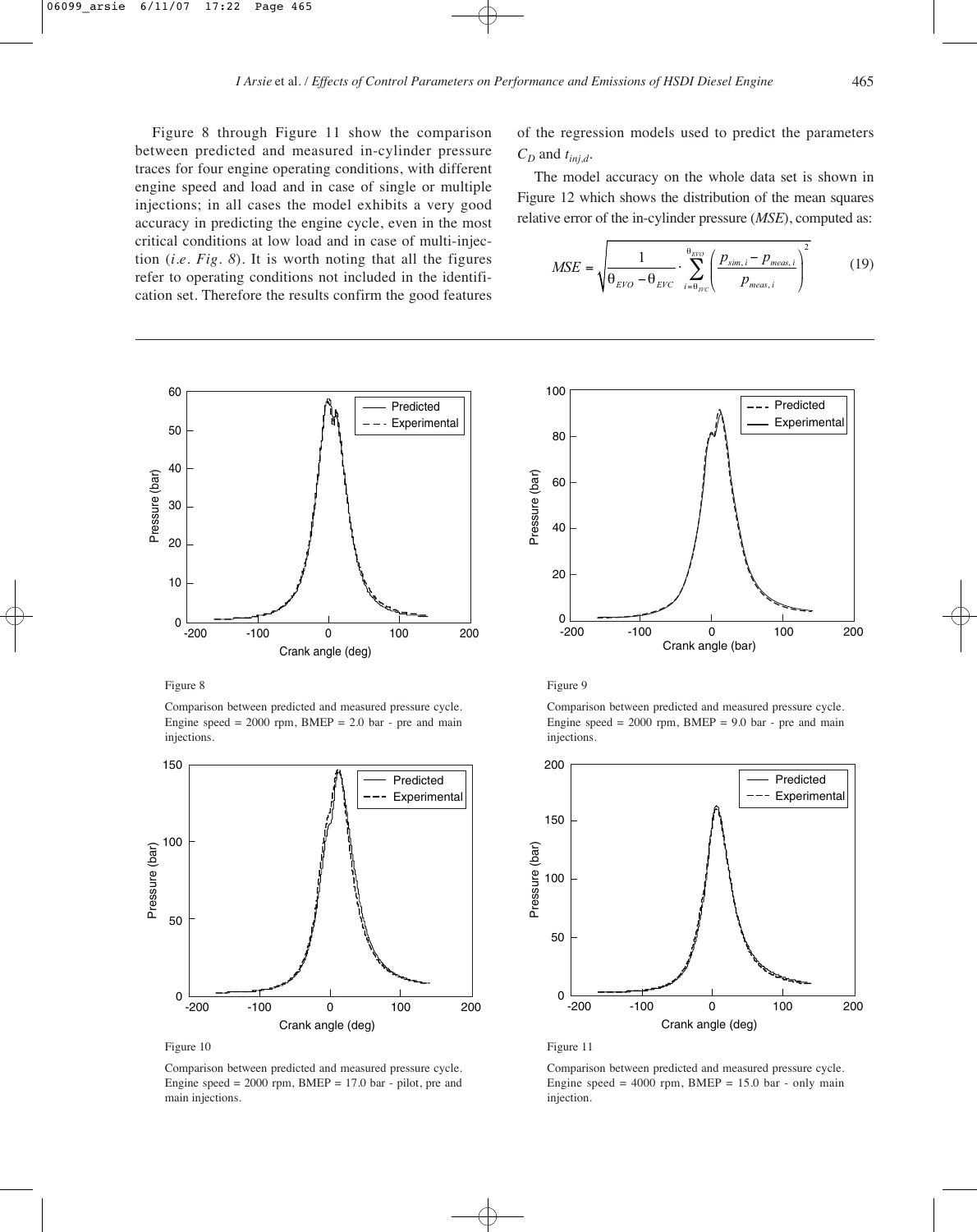

Figure 12

Frequency distribution of the Pressure Cycle Mean Square Error (MSE).



Figure 14

Comparison between predicted and measured NO emissions *vs.* bmep at 2500 rpm.





Comparison between predicted and measured IMEP for the whole dataset.  $R = 0.98$ .



Figure 15 Comparison between predicted and measured NO emissions *vs.* bmep at 4500 rpm.

The MSE exhibits the expected distribution with a mean value of approximately 5%. In order to better evidence the accuracy achieved over the whole engine operating range, in Figure 13 the comparison between measured and predicted gross IMEP is shown. The whole dataset is composed of 81 operating conditions from the test set and 9 operating conditions from the identification set. The figure evidences a satisfactory agreement between measured and predicted IMEP, apart from seven points which are out of the trend. These points correspond to the engine operation at high load and low engine speed with multiple injections, which differs significantly from the engine operating range spanned in the identification set *(Table 1)*. Nevertheless, it is worth to note that the overall accuracy is more than satisfactory for the model purposes, with a correlation index *R* equal to 0.98.

Concerning emissions prediction, Figure 14 through Figure 17 show the comparison between measured and estimated NO and soot emissions *vs*. BMEP at 2500 and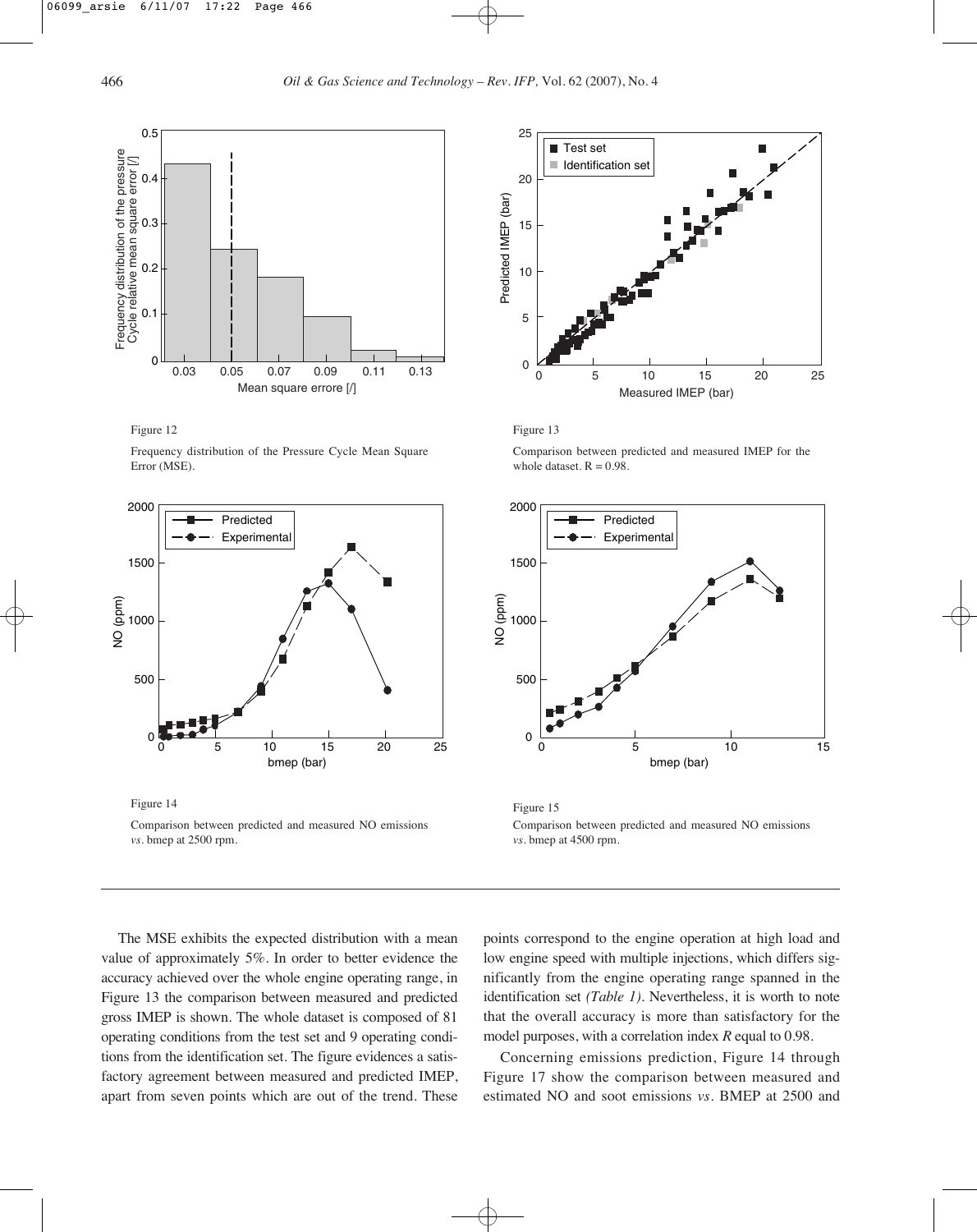



Comparison between predicted and measured soot emissions *vs.* bmep at 4500 rpm.

4500 rpm. Particularly, Figure 14 and Figure 15 exhibit a satisfactory accuracy of the model in predicting NO emissions *vs*. engine load (BMEP), especially at high engine speed (*i*.*e*. 4500 rpm). At low speed (*i*.*e*. 2500 rpm) the model lacks accuracy at high load, though the trend is well predicted in the whole BMEP range.

Model features in estimating soot emissions are shown in Figures 16, 17. The results evidences a satisfactory accuracy in predicting the trend of soot formation with engine load, especially at low engine speed (*i*.*e*. 2500 rpm) where a sinusoidal behaviour is detected. At high engine speed, the soot formation is overestimated at medium load while the peak value is underestimated.

The exhaust emissions results evidence that model estimations are accurate enough for most of the engine operating conditions, except for some particular regions. Nevertheless, in the whole engine operating range the model is useful to predict the trend of NO and soot emissions as function of engine load, speed and especially control variables. These features clearly emerge in Figure 18 and Figure 19 which show the effects of injection timing and rail pressure on engine performance and emissions. Figure 18 shows that the IMEP experiences a quadratic trend with the injection timing, with a peak value increasing with the rail pressure. This behaviour is due to the occurrence of an enhanced air/fuel mixture that results in a reduced combustion time delay, with benefits at medium-low advance (*i.e.*  $10 \div 5$  deg [ATDC]). On the other hand when the injection timing is advanced more than 15 deg, the reduced time delay results in an anticipatory combustion with lower IMEP.

The effects of injection timing and rail pressure on NO emissions are shown in Figure 19 indicating an increase in pollutants with both control variables. This behaviour is explained considering that increasing injection advance and rail pressure results in higher temperatures and more homogeneous mixtures in the mixing zone, with effects on kinetic constants and oxygen concentration of Zeldovich





Effects of injection timing and rail pressure on IMEP.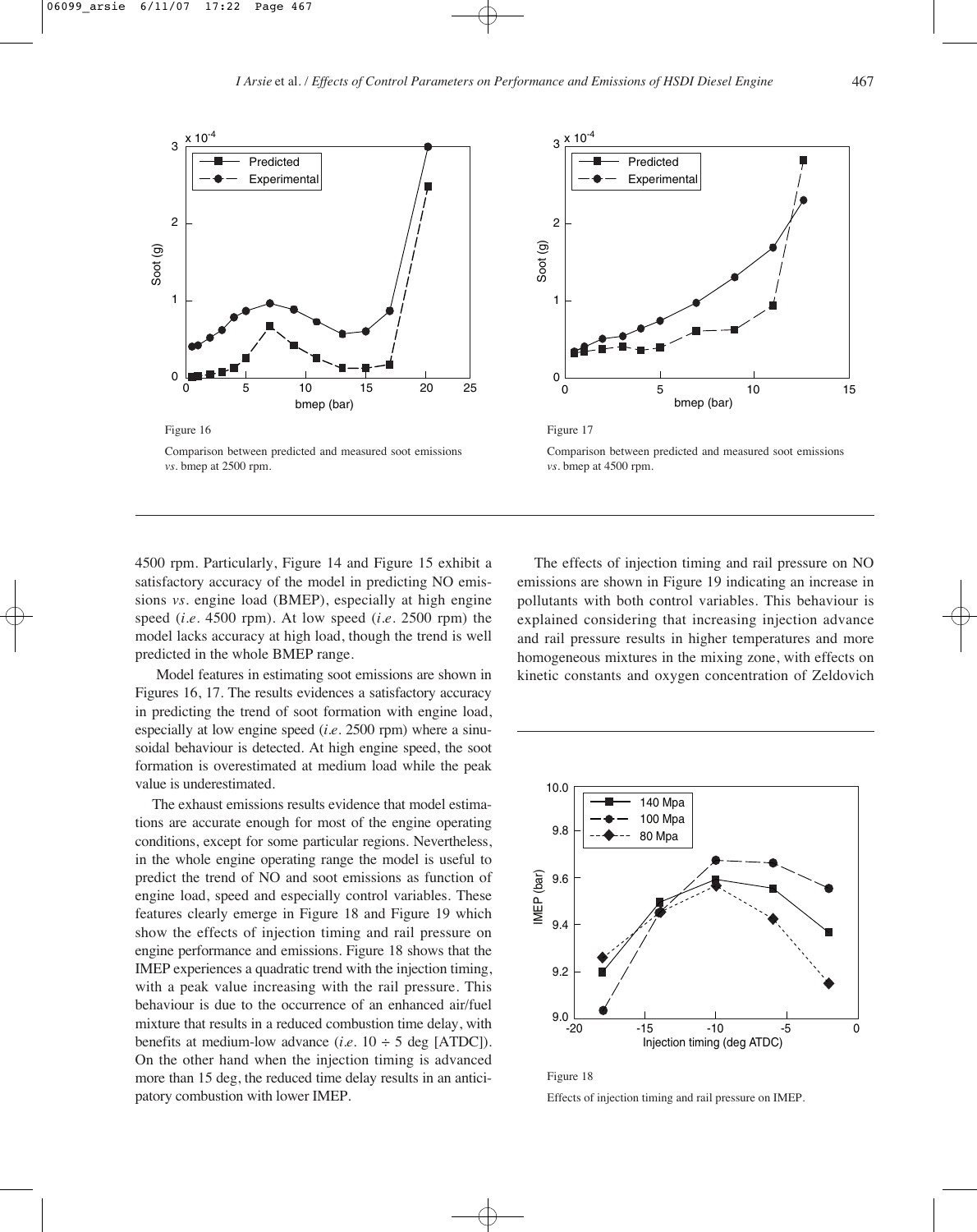mechanism. An opposite trend is detected for soot formation which is enhanced by the occurrence of heterogeneous fuel/air mixtures and fuel droplets; as evidenced in the figure, soot emissions reduce as the rail pressure is increased and the minimum values are reached in case of advanced injection that improve the soot oxidation.



Figure 19

Effects of injection timing and rail pressure on NO and soot emissions.

# **CONCLUSION**

A two-zone model has been presented for the simulation of jet formation, combustion and emissions in a Common-Rail Multi-Jet Diesel Engine.

An accurate identification analysis has been accomplished on the two parameters of the model which have been correlated to engine operation by multiple regressions. This result ensures model predictability in a wide engine operating range with a limited recourse to experiments: 9 engine cycles have been used for model identification.

Model accuracy has been tested via comparison between measured and simulated pressure cycle, NO and soot emissions, on a dataset composed of 81 operating conditions, in a wide range of engine speed and load, and in case of single and multiple injections. The overall accuracy is more than satisfactory with a mean square error on the pressure cycle equal to 5% and a correlation index between measured and predicted imep of 0.98.

The simulation results indicated that the model predicts the effects of different injection parameters (timing, dwell, duration, rail pressure) on performance and emissions in case of single and multiple injections in accordance with experimental investigations. Moreover the computational time (3 seconds per engine cycle on Pentium 4) is suitable for the use in the framework of engine control system design, for intensive simulation and optimization processes.

### **REFERENCES**

Arsie I., Pianese C., Rizzo G. (1998) Models for the Prediction of Performance and Emissions in a Spark Ignition Engine - A Sequentially Structured Approach, SAE Paper 980779.

Arsie I., Di Genova F., Pianese C., Sorrentino M., Rizzo G., Caraceni A., Cioffi P., Flauti G. (2004) Development and Identification of Phenomenological Models for Combustion and Emissions of Common-Rail Multi-Jet Diesel Engines, SAE Paper 2004-01-1877.

Arsie I., Di Genova F., Pianese C., Rizzo G., Caraceni A., Cioffi P., Flauti G. (2005) Thermodynamic Modeling of Jet Formation and Combustion in Common Rail Multi-Jet Diesel Engines, SAE Paper 2005-01-1121.

Arsie I., Di Genova F., Mogavero A., Pianese C., Rizzo G., Caraceni A., Cioffi P., Flauti G. (2006) Multi-Zone Predictive Modeling of Common-Rail Multi-Injection Diesel Engines, SAE Paper 2006-01-1384.

Assanis D.N., Heywood J.B. (1986) Development and Use of a Computer Simulation of the Turbocompounded Diesel System for Engine Performance and Component Heat Transfer Studies, SAE Paper 860329.

Barba C., Burkhardt C., Boulouchos K., Bargende M. (2000) A Phenomenological Combustion Model for Heat Release Rate Prediction in High-Speed DI Diesel Engines Whit Common Rail Injection, SAE Paper 2000-01-2933.

Bella G., Rocco V., Ubertini S. (2002) Combustion and Spray Simulation of a DI Diesel Engine Models, SAE Paper 2002-01- 2776.

Bi X., Yang M., Han S., Ma Z. (1999) A Multi-Zone Model for Diesel Spray Combustion, SAE Paper 1999-01-0916.

Corcione F.E., Fusco A., Valentino G., Papetti F. (1993) Numerical and Experimental Analysis of Diesel Air Fuel Mixing, SAE Paper 931948.

Ferguson C.R. (1986) Internal Combustion Engine, *Applied Thermosciences*, John Wiley.

Heywood J.B. (1988) *Internal Combustion Engine Fundamentals*, MC Graw Hill.

Hiroyasu H., Masataka Arai (1990) Structures of Spray in Diesel Engines, SAE Paper 900475.

Hiroyasu H., Kadota T. (1983) Development and Use of a Spray Combustion Modeling to Predict Diesel Engine Efficiency and Pollutant Emission, *Bull. ASME* **26**, 214.

Jung D., Assanis D.N. (2001) Multi-Zone Model DI Spray Combustion Model for Cycle Multi-Zone DI Diesel Spray Combustion Model for Cycle Simulation Studies of Engine performance and Emissions, SAE Paper 2001-01-1246.

Kouremenos D.A., Rakopoulos C.D., Hountalas D.T. (1997) Multi-Zone Combustion Modeling for the Prediction of Pollutant Emissions and Performance of DI Diesel Engine, SAE Paper 970635.